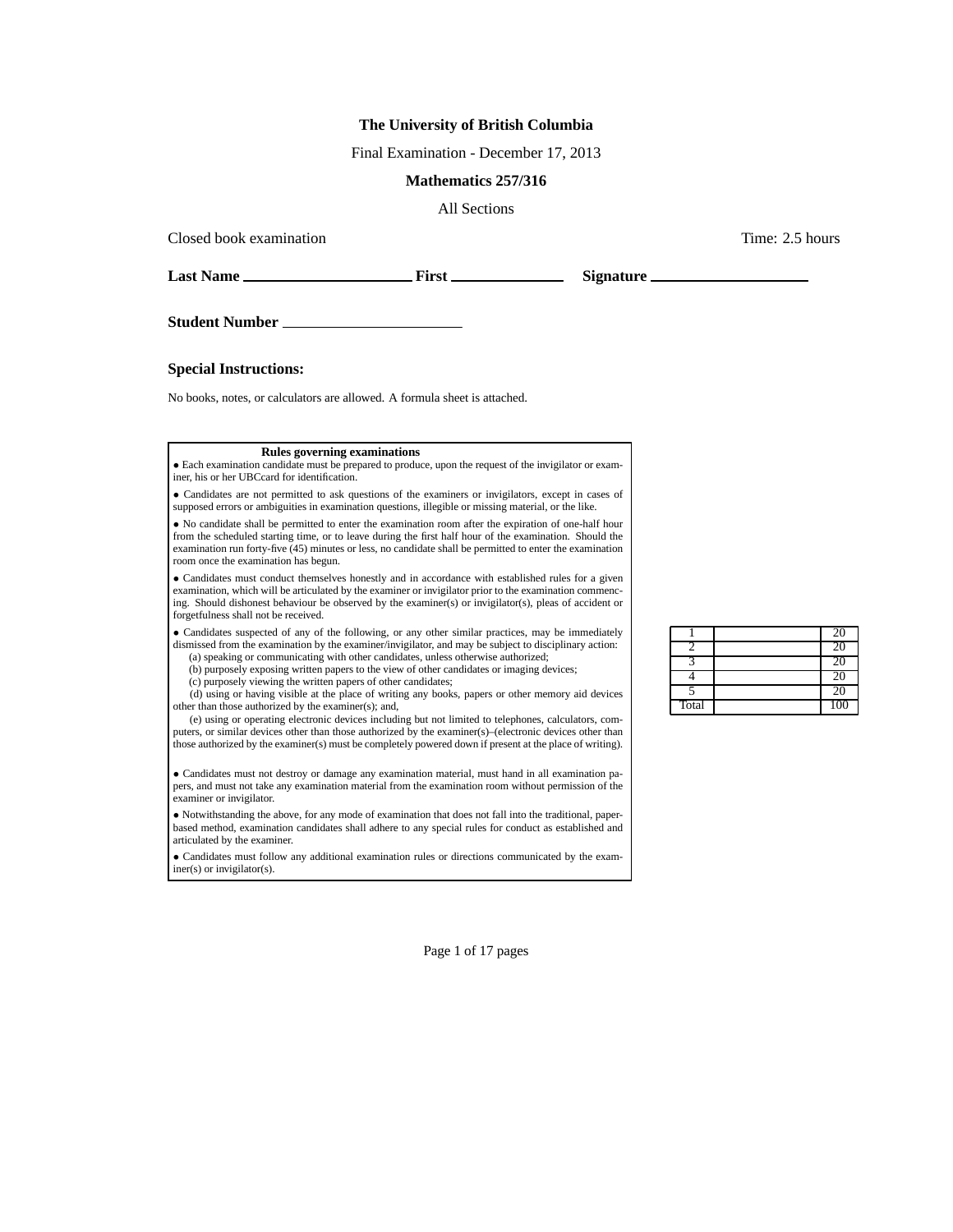1. Consider the differential equation

$$
2x^2y'' - xy' + (1+x^2)y = 0
$$
\n(1)

- (a) Classify the points  $0 \le x < \infty$  as ordinary points, regular singular points, or irregular singular points.
- (b) Find two values of r such that there are solutions of the form  $y(x) = \sum_{r=1}^{\infty}$  $\sum_{n=0} a_n x^{n+r}.$
- (c) Use the series expansion in (b) to determine two independent solutions of (1). You only need to calculate the first three non-zero terms in each case.

[20 marks]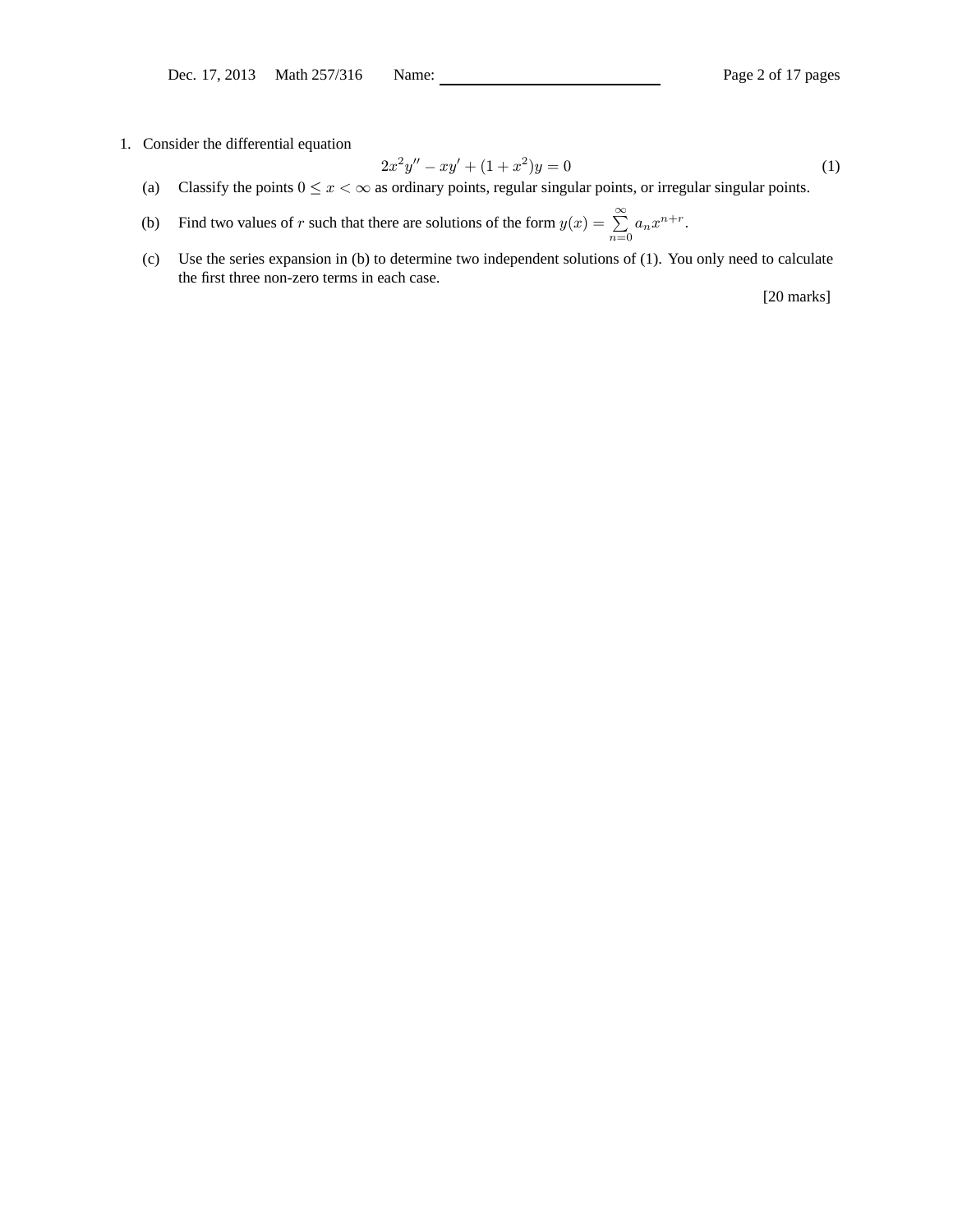(Question 1 Continued)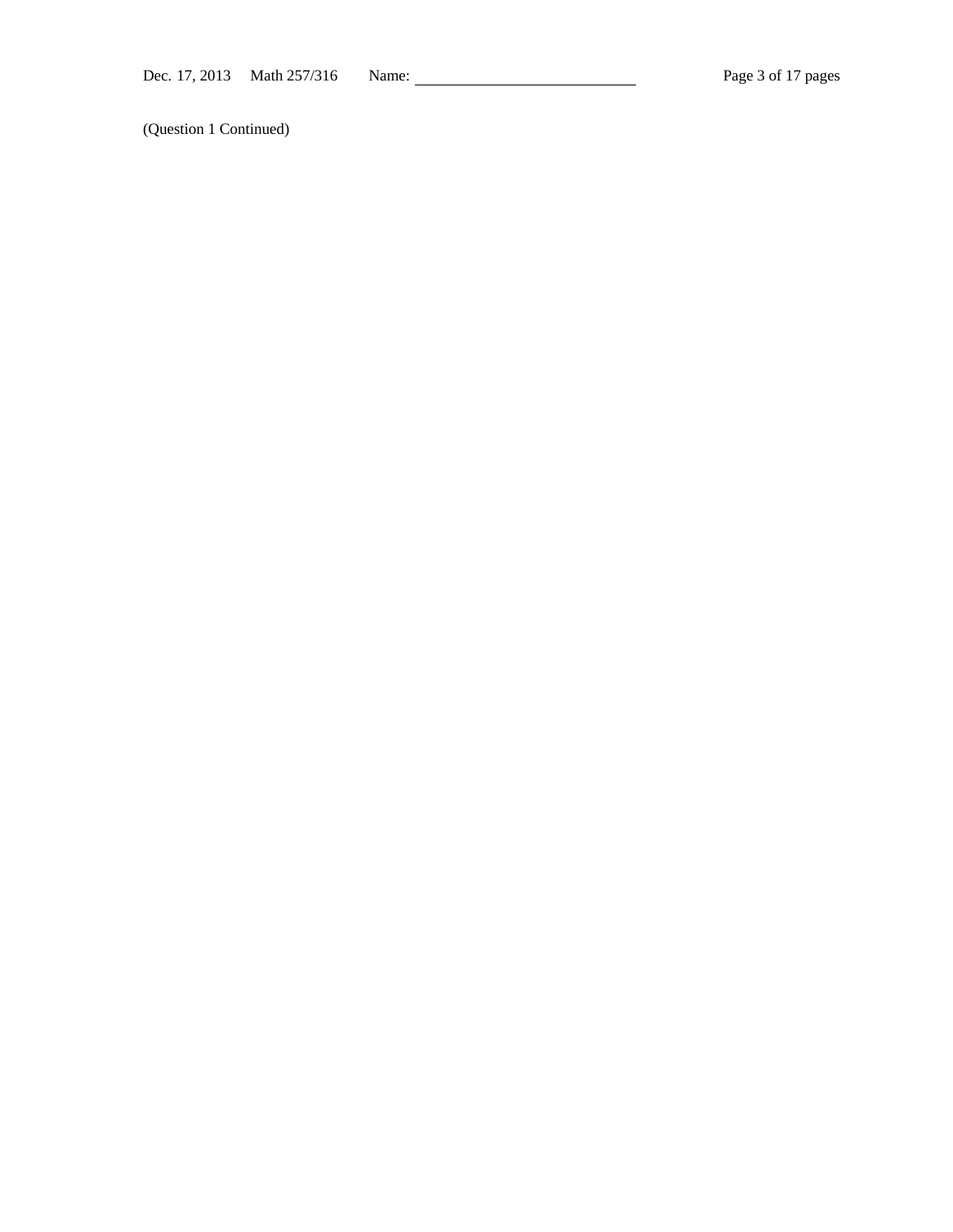(Question 1 Continued)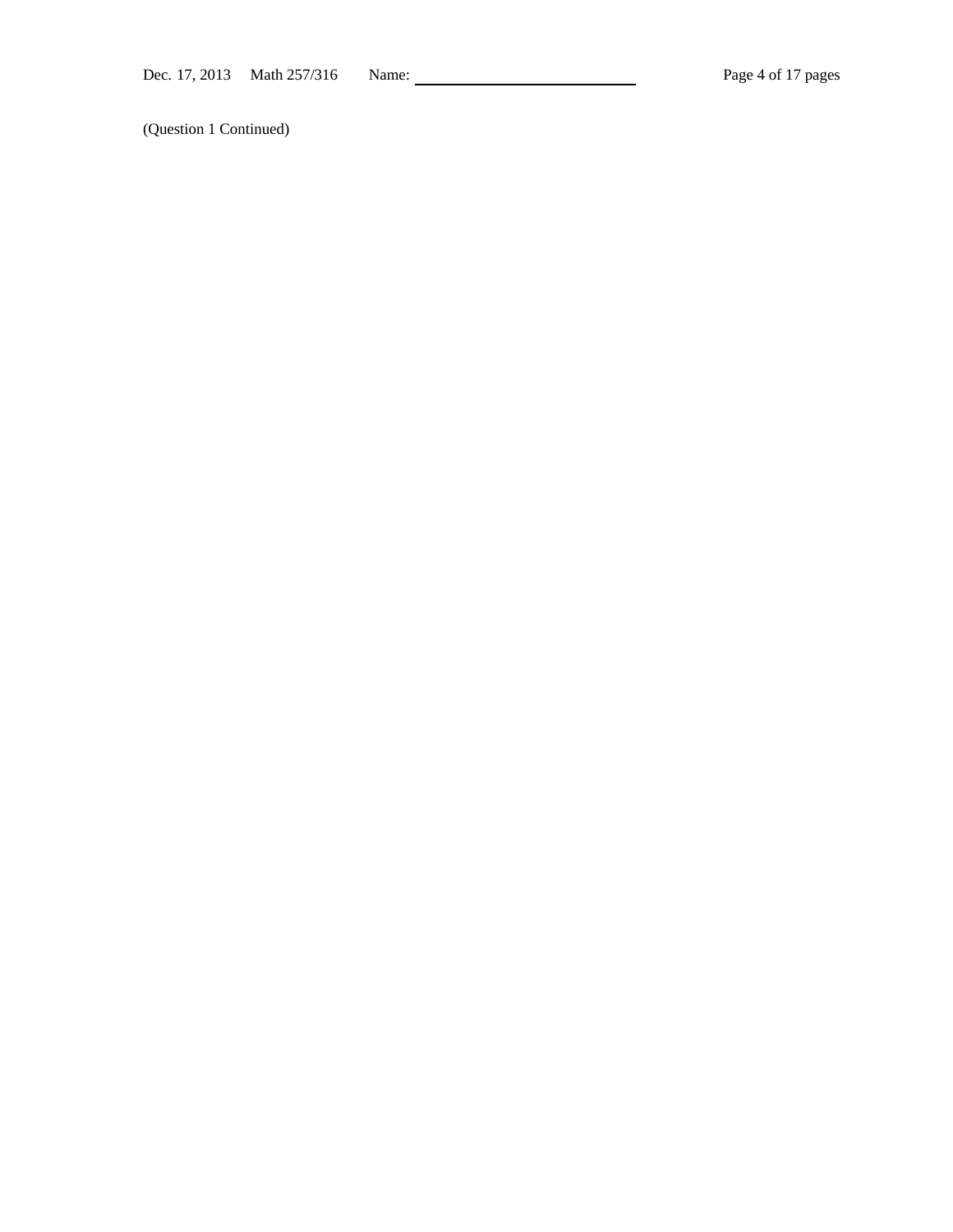2. Consider a conducting metal bar of length  $\pi/2$  whose initial temperature is  $u(x, 0) = x$  and which loses heat to its surroundings. Assume that the left end of the bar is maintained at a zero temperature while the right end is insulated. The temperature distribution in the bar  $u(x, t)$  is determined by the following initial boundary value problem for the heat equation:

$$
u_t = u_{xx} - u, \t 0 < x < \pi/2, \t t > 0
$$
  
\n
$$
u(0,t) = 0, \t u_x(\pi/2,t) = 0
$$
  
\n
$$
u(x,0) = x
$$
\n(2)

(a) Determine the solution to the boundary value problem (2) by separation of variables.

[14 marks]

(b) Briefly describe how you would use the method of finite differences to obtain an approximate solution this boundary value problem that is accurate to  $O(\Delta x^2, \Delta t)$  terms. Use the notation  $u_n^k \simeq u(x_n, t_k)$  to represent the nodal values on the finite difference mesh. Explain how you propose to approximate the boundary condition  $u_x(\pi/2, t)=0$  with  $O(\Delta x^2)$  accuracy.

Hint: Taylor's expansion may prove useful:  $f(x + \Delta x) = f(x) + \frac{f'(x)}{1!} \Delta x + \frac{f''(x)}{2!} \Delta x^2 + O(\Delta x^3)$ . [6 marks] [total 20 marks]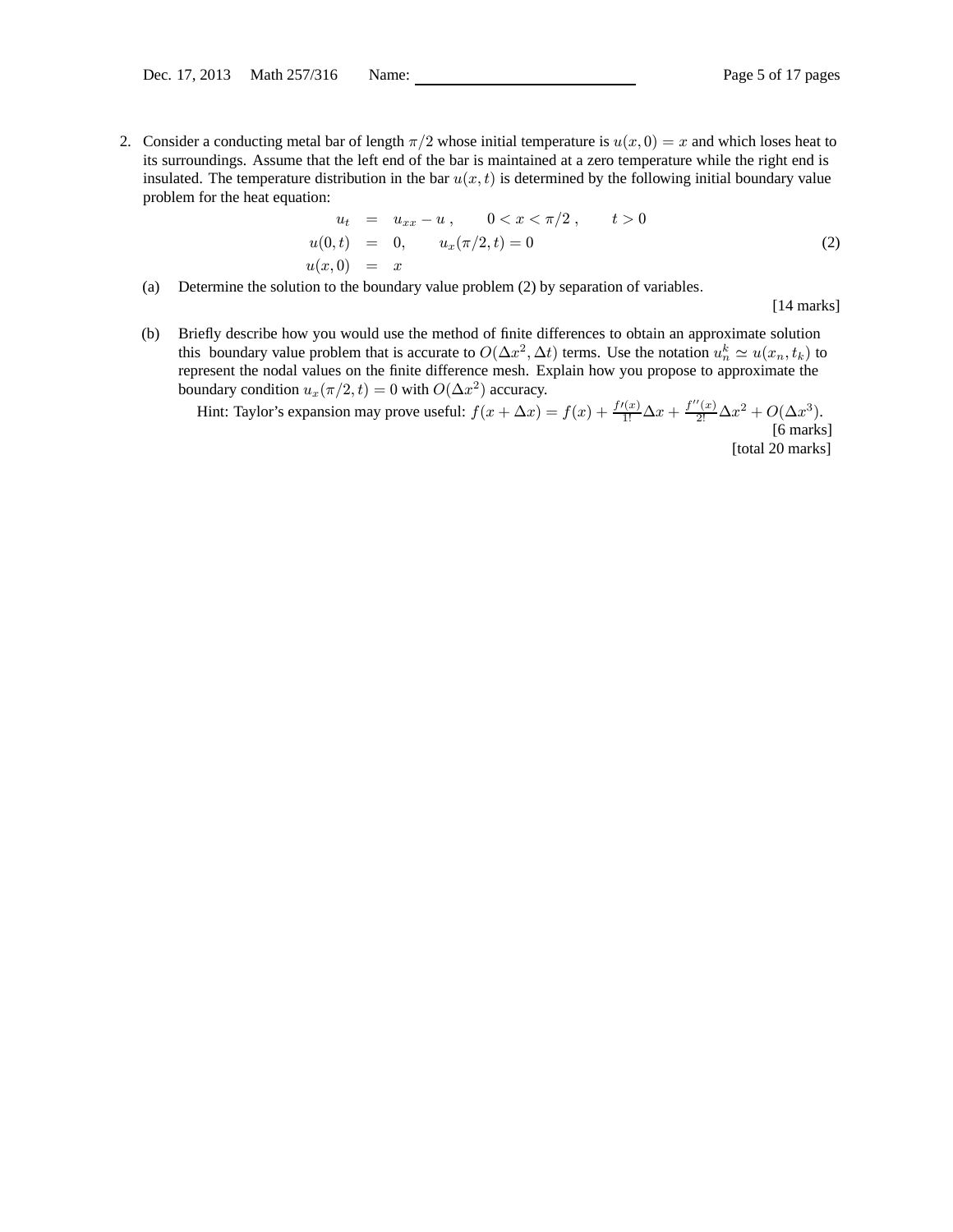(Question 2 Continued)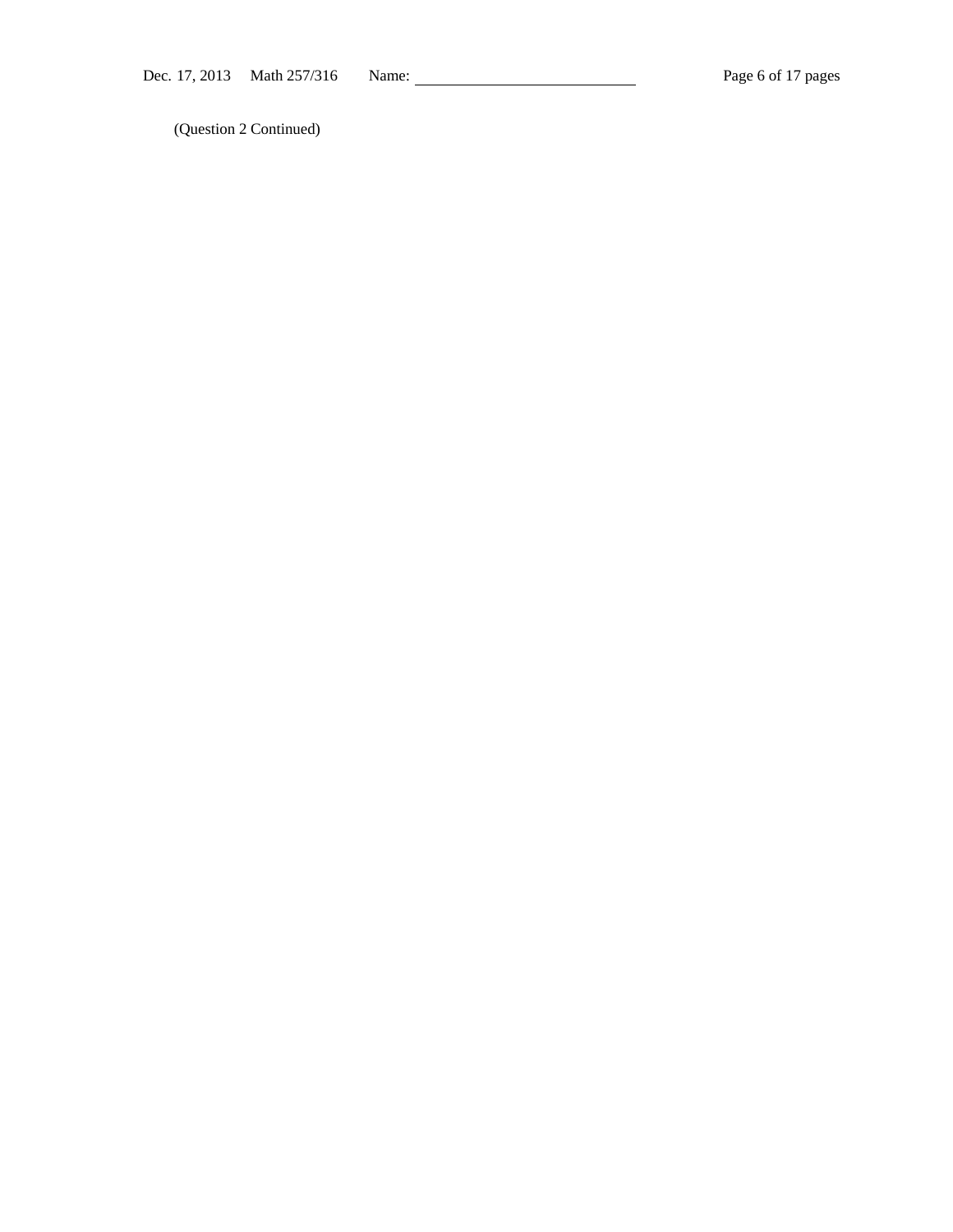(Question 2 Continued)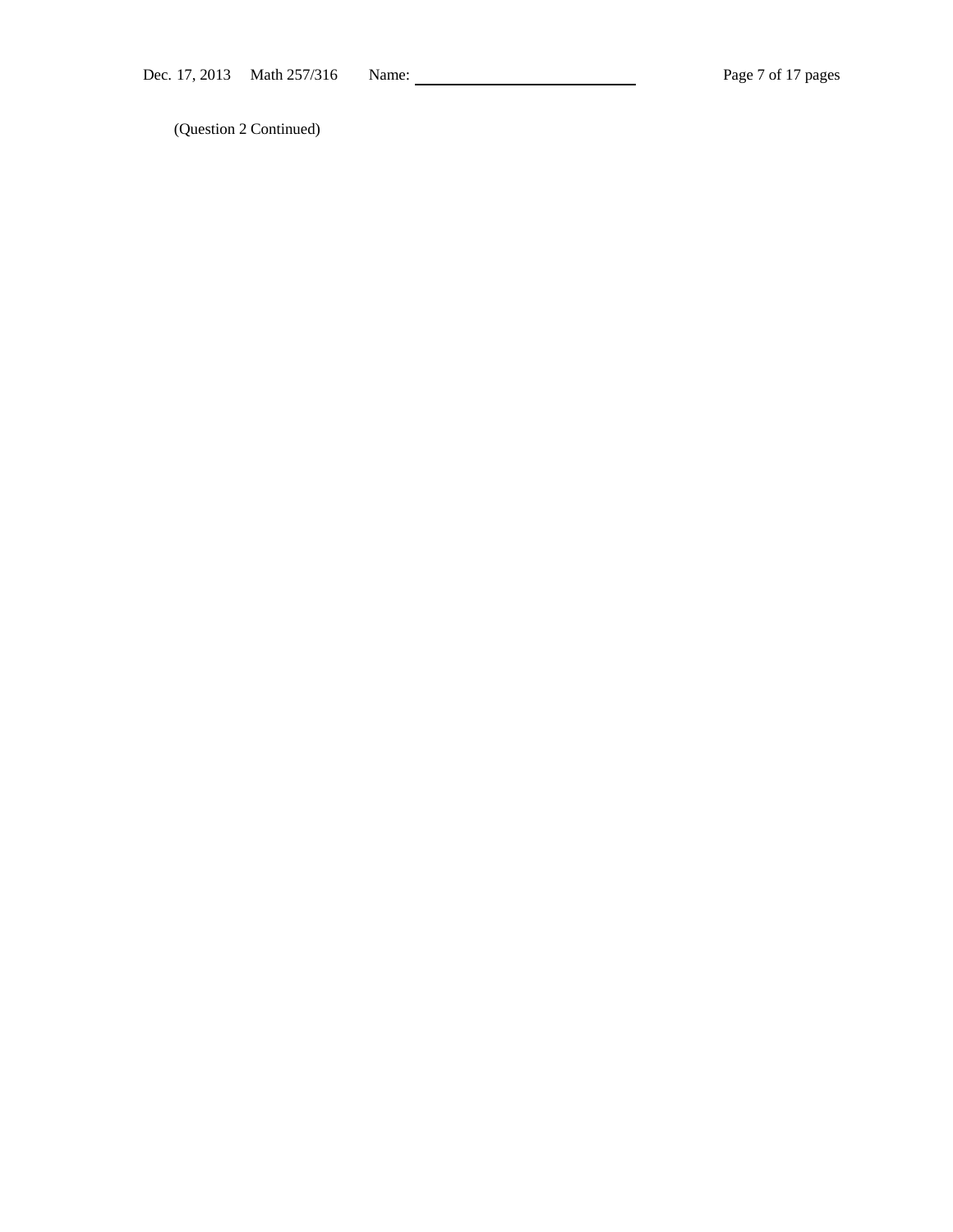3. The motion of a damped string subject to an imposed load satisfies the following initial-boundary value problem:

$$
u_{tt} + 2\gamma u_t = u_{xx} - 8\sin x \cos x, \ 0 < x < \pi, \ t > 0 \tag{3}
$$

$$
u(0,t) = u(\pi,t) = 0 \tag{4}
$$

$$
u(x,0) = 0, u_t(x,0) = \sin 3x.
$$

(a) Determine the static deflection  $w(x)$  of the string (i.e., the steady solution), which is determined by solving (3) with  $u_{tt} = u_t = 0$  and subject to the boundary conditions (4).

[5 marks]

(b) Let  $u(x, t) = w(x) + v(x, t)$  and determine the corresponding boundary value problem for  $v(x, t)$ . [5 marks]

(c) Assuming that  $\gamma < 1$  use the method of separation of variables to solve for  $v(x, t)$  and therefore  $u(x, t)$ . [10 marks]

[total 20 marks]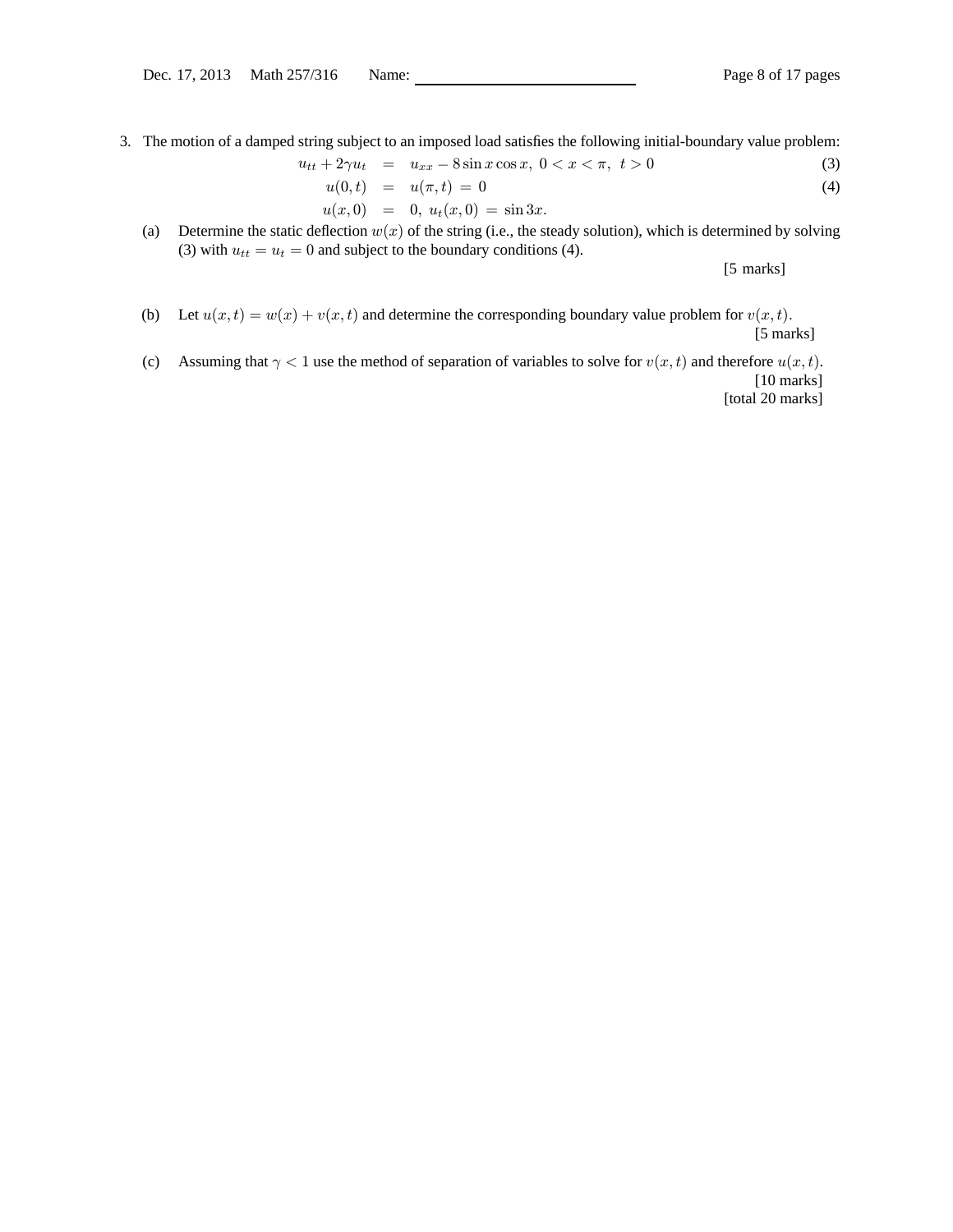(Question 3 Continued)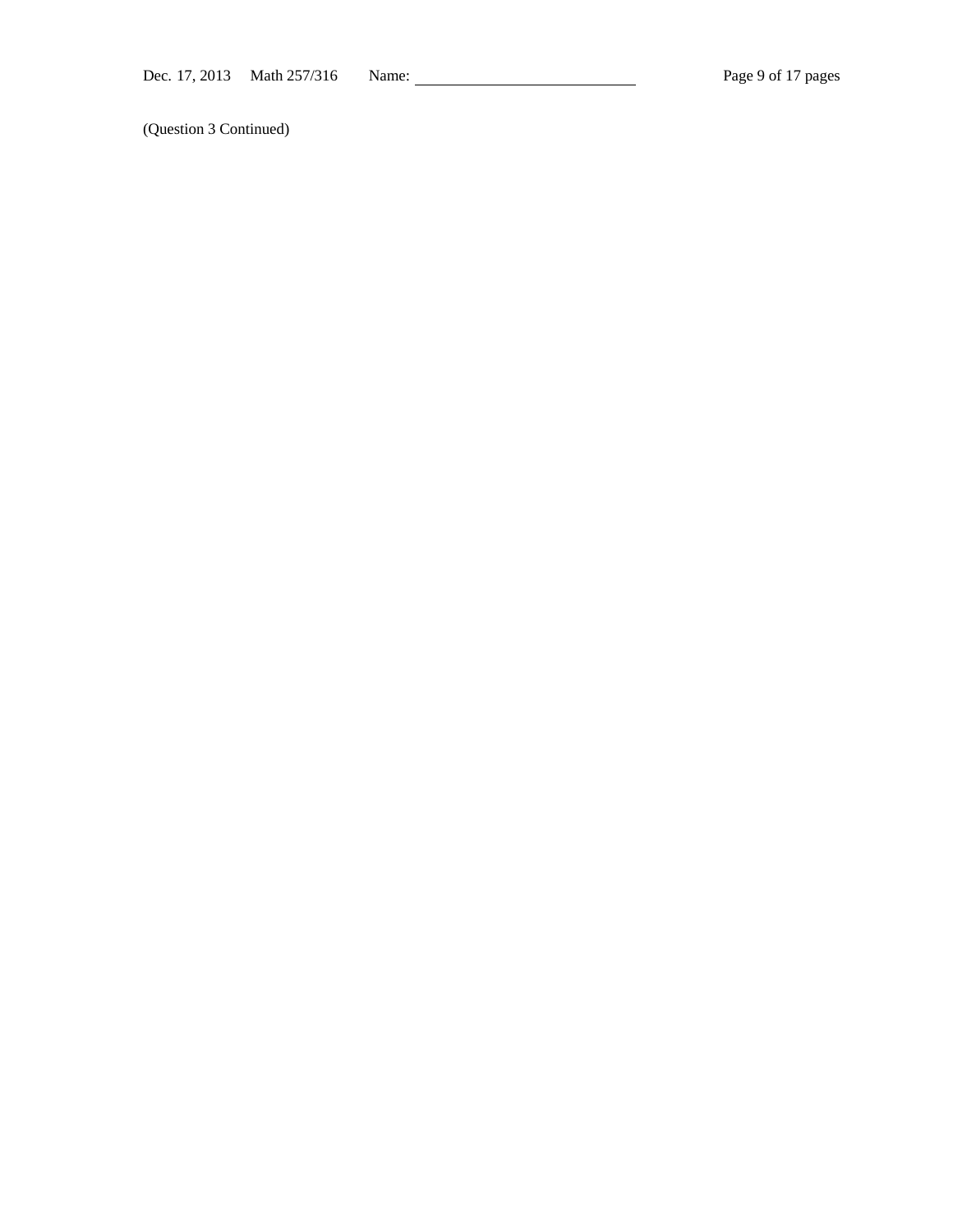(Question 3 Continued)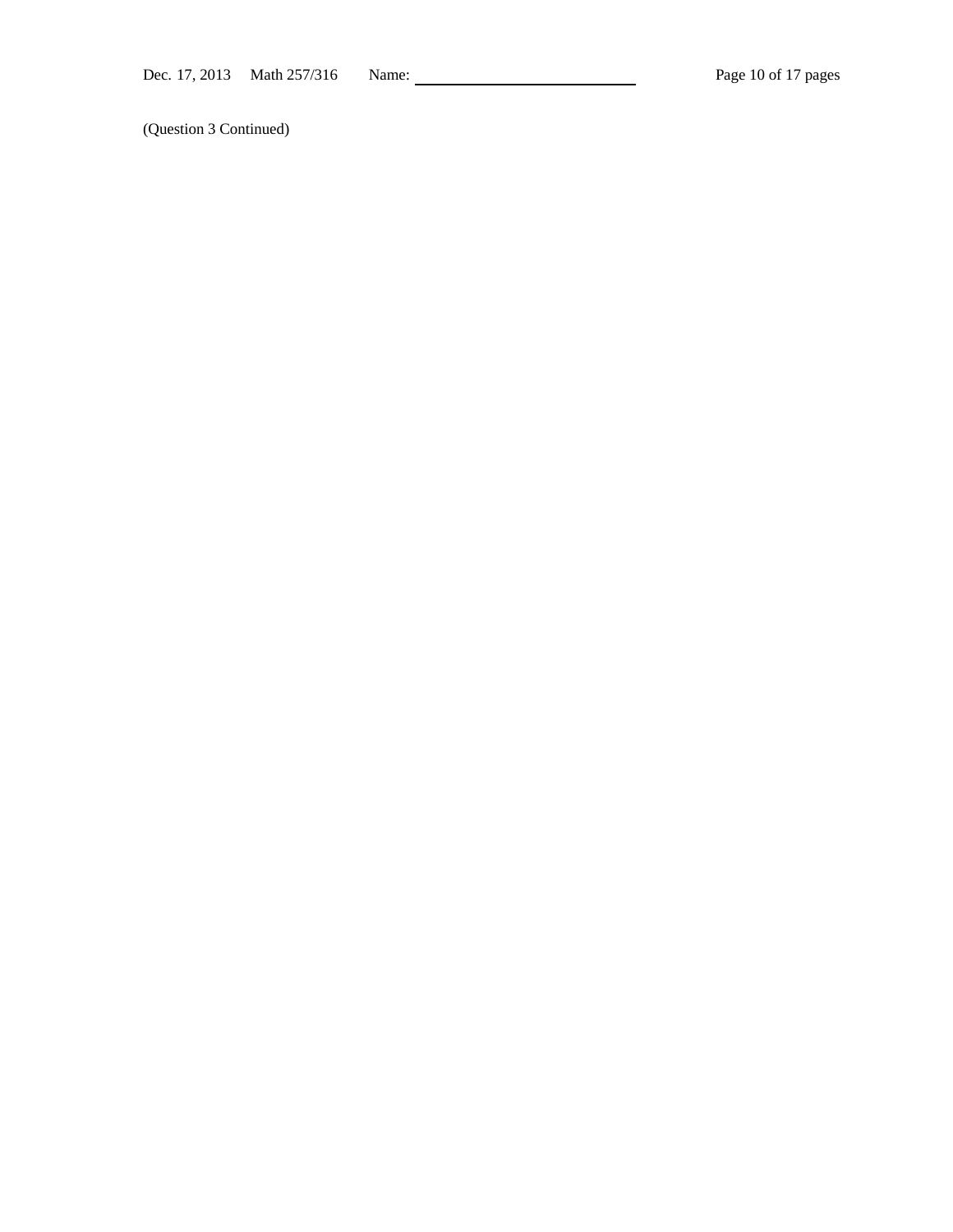4. Consider the eigenvalue problem

$$
x^{2}y'' + xy' + \lambda y = 0
$$
  

$$
y'(1) = 0 = y(e^{\pi/2})
$$

- (a) Reduce this problem to the form of a Sturm-Liouville eigenvalue problem. Determine the eigenvalues and corresponding eigenfunctions. [8 marks]
- (b) Use the eigenfunctions in (a) to solve the following mixed boundary value problem for Laplace's equation on the semi-annular region:

$$
u_{rr} + \frac{1}{r}u_r + \frac{1}{r^2}u_{\theta\theta} = 0, \quad 1 < r < e^{\pi/2}, \quad 0 < \theta < \pi
$$
  

$$
u(r, 0) = 0 \text{ and } u(r, \pi) = f(r)
$$
  

$$
\frac{\partial u(1, \theta)}{\partial r} = 0 \text{ and } u(e^{\pi/2}, \theta) = 0
$$

[12 marks] [total 20 marks]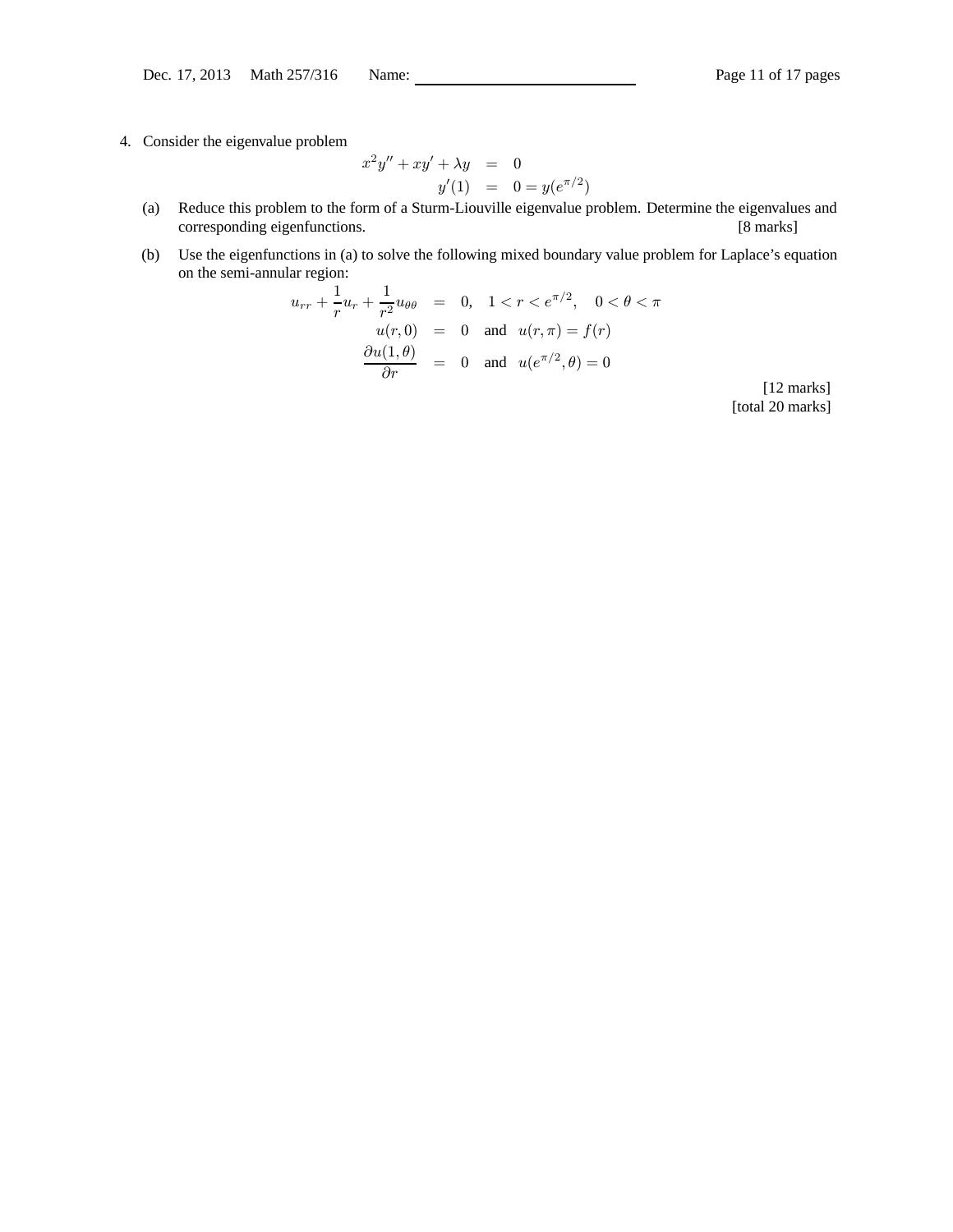(Question 4 Continued)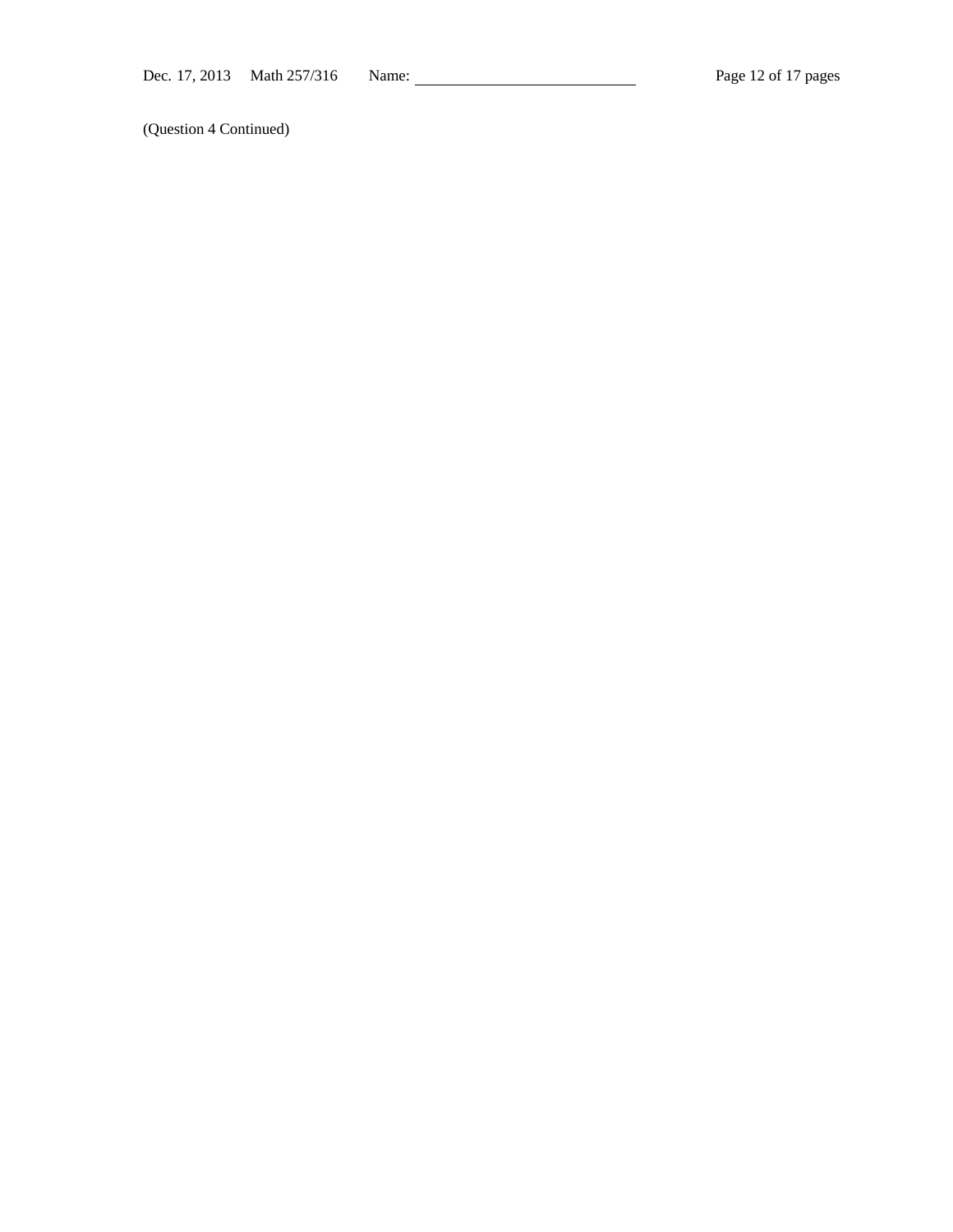(Question 4 Continued)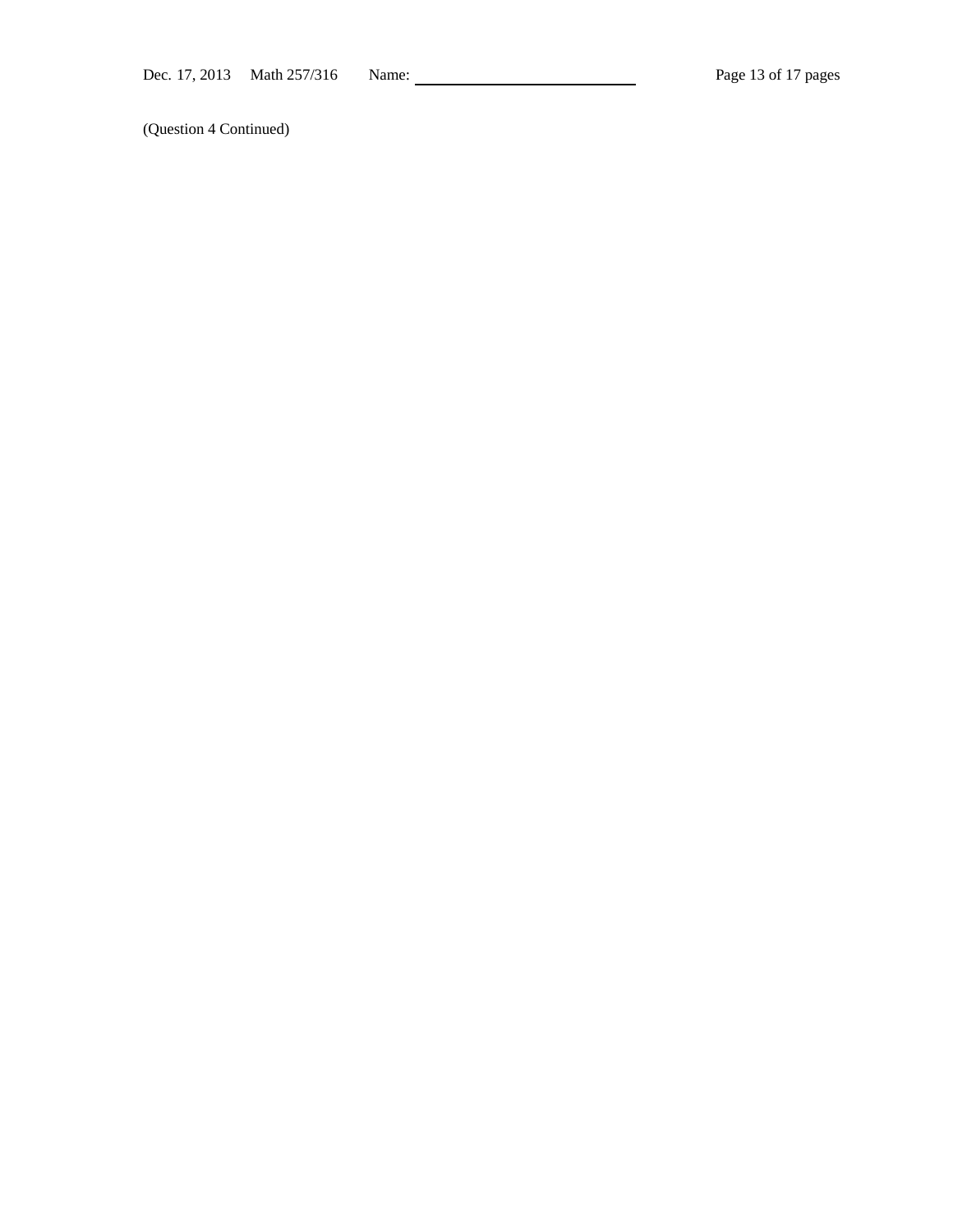5. Solve the inhomogeneous heat conduction problem subject to time dependent boundary conditions:

$$
u_t = \alpha^2 u_{xx} + 1 - xe^{-t}, \ 0 < x < 1, \ t > 0
$$
\n
$$
u_x(0, t) = e^{-t}, \text{ and } u(1, t) = t
$$
\n
$$
u(x, 0) = x.
$$
\n[20 marks]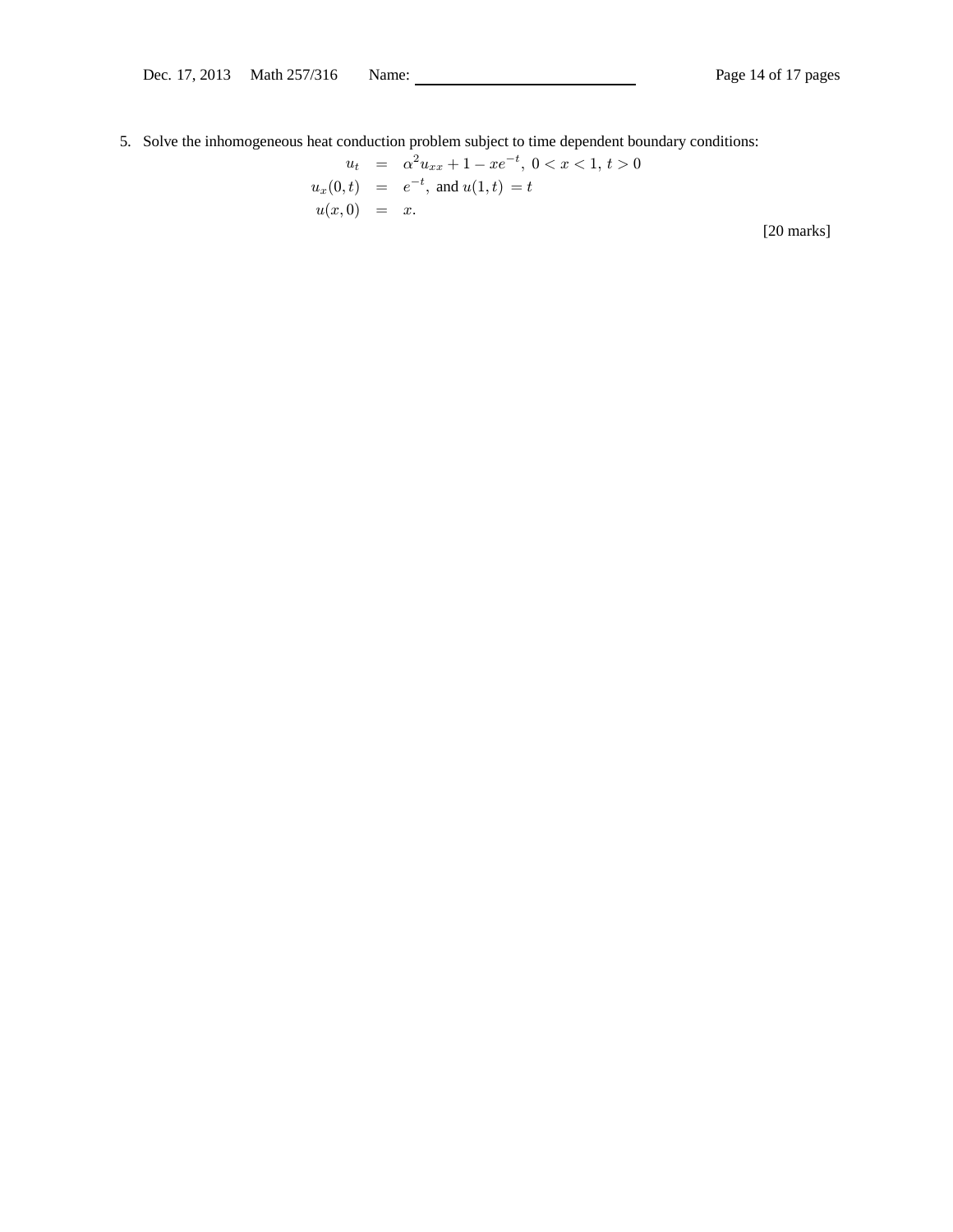(Question 5 Continued)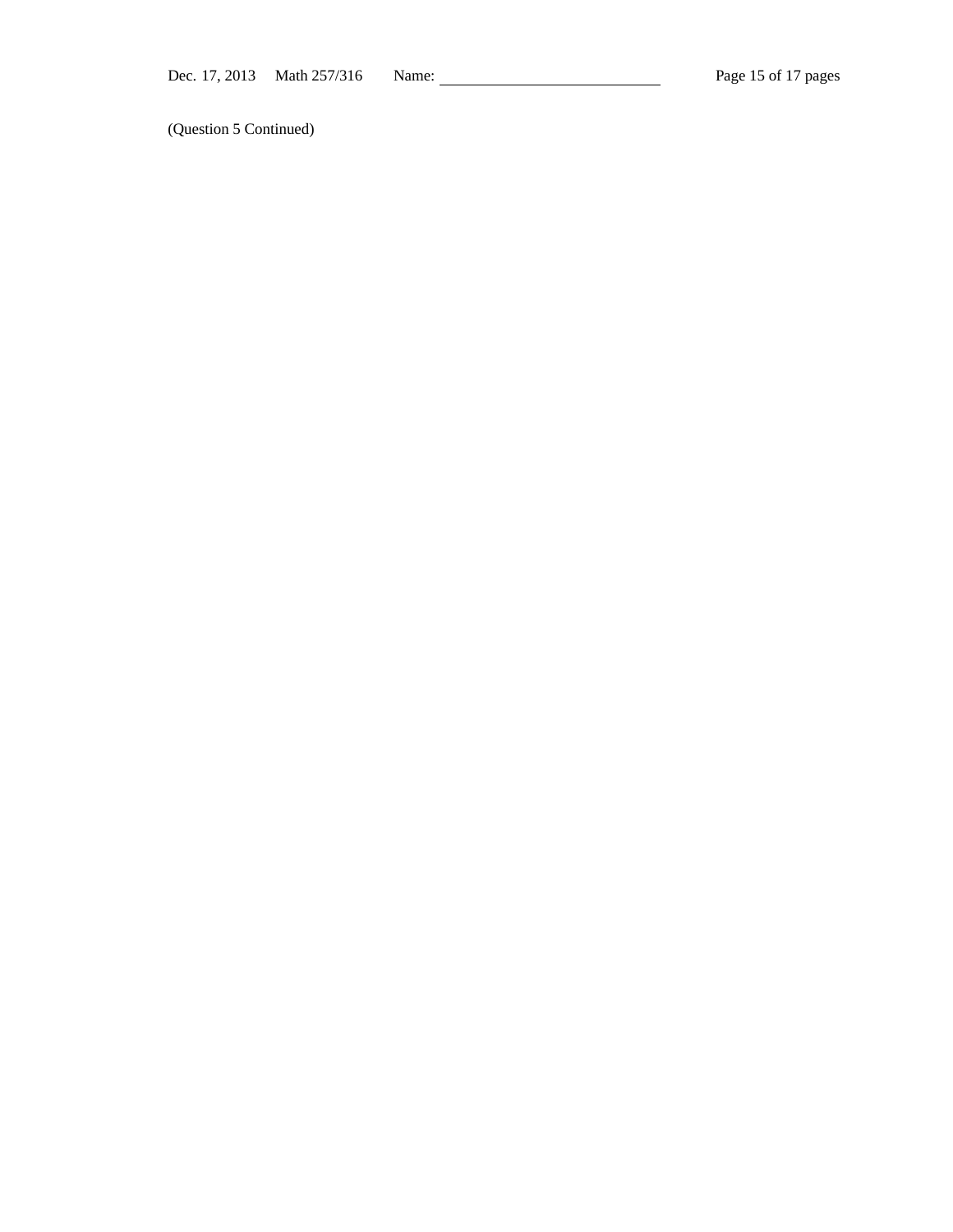(Question 5 Continued)